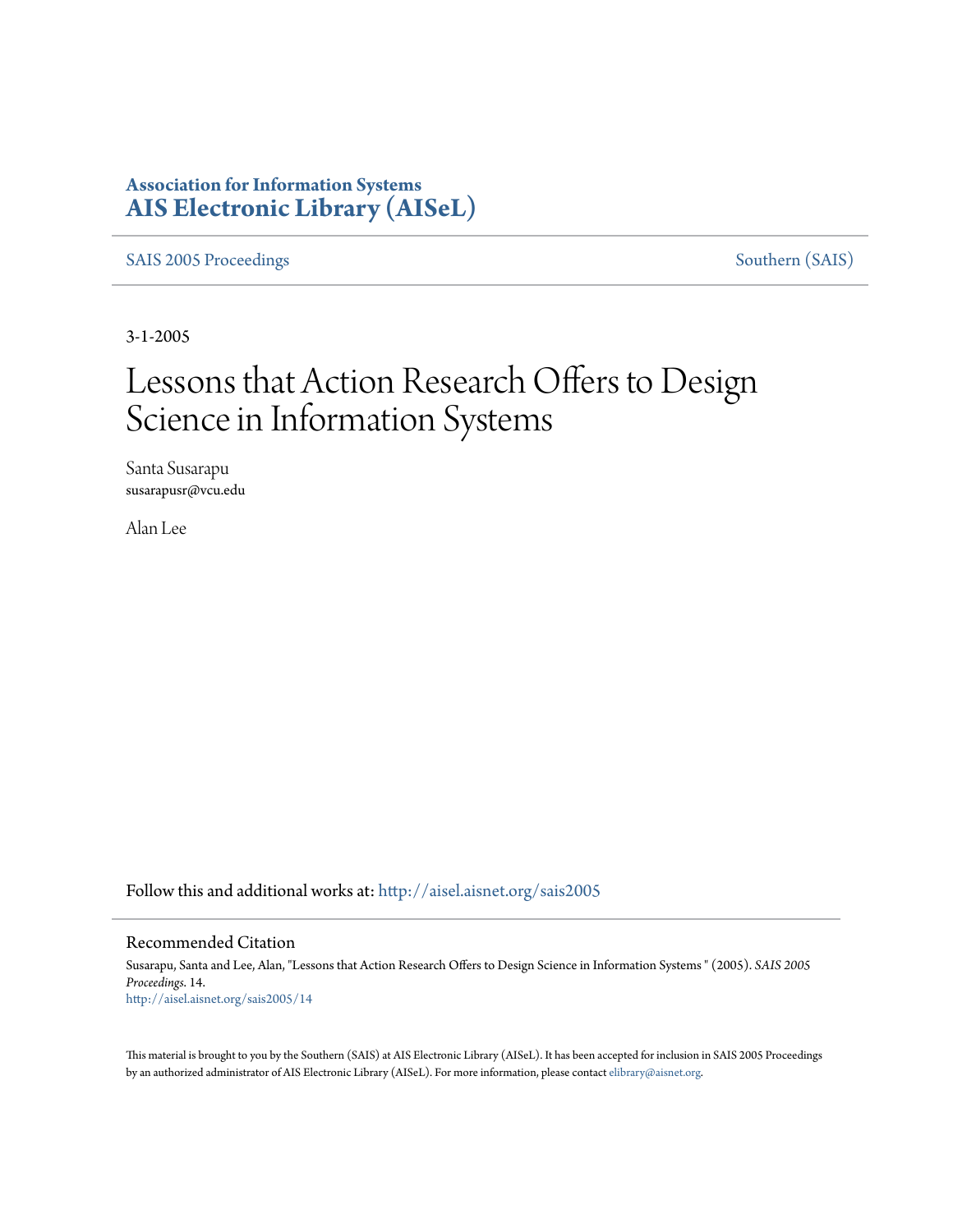# **LESSONS THAT ACTION RESEARCH OFFERS TO DESIGN SCIENCE IN INFORMATION SYSTEMS**

**Santa R. Susarapu Virginia Commonwealth University**  susarapusr@vcu.edu

**Allen S. Lee Virginia Commonwealth University**  allenslee@alum.mit.edu

## **Abstract**

*The cyclical nature and other features of action research can support and strengthen design science. Design science can take advantage of some features of action research where this would help to resolve the rigor-relevance dilemma. We offer a research framework that takes the features of theoria and praxis from a specific form of action research (dialogical action research) and transfers them to design science. The framework leads to lessons that action research offers to design science.*

**Keywords:** *Action Research, Design Science, Information Systems, Philosophy of Science, Relevance, Research Methodology, Rigor.* 

# **Introduction**

The relevance of research in any scientific field refers to the practical or real-world applications of the theories that it develops. The academic discipline of information systems (IS) has long been striving to be regarded as a rigorous, scientific field; however, the rigor of its research does not necessarily guarantee that it has any relevance.

Benbasat and Zmud (1999) have provided a well articulated and widely accepted statement of the rigor-relevance dilemma. Briefly, it refers to the dynamic where enhanced rigor in IS research is accompanied by diminished relevance of the research, and where enhanced relevance in IS research is accompanied by diminished relevance of the research. They note that one consequence of this dynamic is that IS practice tends to lead academic research in IS. Equivalently stated, IS academicians end up chasing the practitioner world rather than leading it, which leads to the harmful result in which there is a lack of a cumulative IS research tradition.

Action research and design science have recently been gaining greater prominence in IS research. For instance, the journals *MIS Quarterly* and *Information, Technology and People* have recently published special issues devoted to action research. Also, *MIS Quarterly* has recently published a major article on design science whose authors include influential senior scholars in the IS field (Hevner, March, Ram, and Park, 2004).

Action research, in joining scientific research with real-world practice, offers one approach to resolving the rigor-relevance dilemma. Design science, in explicitly making practical problems the motivation for its rigorous research, also offers an approach to resolving this dilemma. Action research potentially offers lessons to design science, just as design science potentially offers lessons to action research. We will examine the former in this essay. However, because both types of lessons are important, an examination of the latter is also required, and therefore will receive attention in future research.

Action research and design science each pursue relevance in its own way. The gist of this essay follows from the premise that the different approaches taken by action research and design science can be joined so as to provide a promising way of approaching and possibly resolving the rigor-relevance dilemma. In this spirit, we will propose a framework that infuses some of the activities of action research into design science, where the framework can also help us in identifying the lessons action research offers to design science.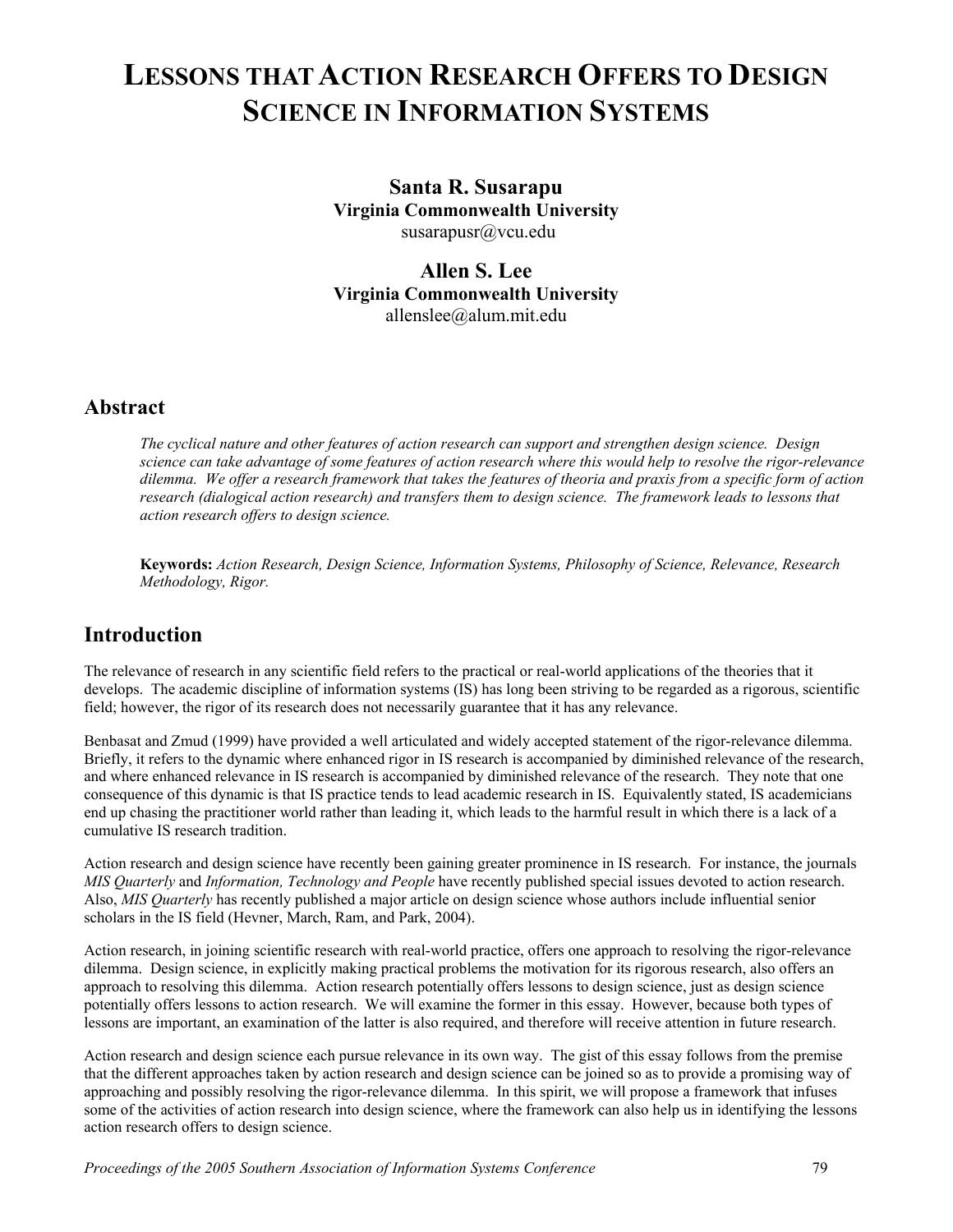The next section provides brief descriptions of action research and design science along with our proposed framework. In the third section of the essay, we describe some general lessons that action research offers to design science from the perspectives of *theoria* and *praxis*. The last section provides concluding remarks.

## **Framework**

## *Action Research*

The concept of action research can be traced back to Kurt Lewin, who was interested in it for the purpose of solving social problems. Action research has evolved into diverse forms over the last few decades. However, even across most forms of action research, there is recognition of the cyclical nature of action research and recognition that the cycle includes one or another rendering of these activities: diagnosing, action planning, action taking, evaluating, and specifying the learning. Figure 1 embodies the action research cycle, which is taken from the work of Baskerville (1999).

### **Figure 1. The Action Research Cycle (This diagram is quoted from Baskerville 1999)**



The different forms of action research reflect different epistemological and methodological assumptions. For example, in the form of action research that is known as *dialogical action rese*arch (Mårtensson and Lee 2004), the scientific researcher and the real world practitioner interact in periodic, one-on-one meetings situated away from the practitioner's setting. They engage in dialogue in which the scientific researcher steps into the world of the practitioner and, in that world, suggests possible actions for the practitioner to take. These suggested actions follow from the expertise of the scientific researcher, who intends the actions to ameliorate or solve the problems facing the practitioner. However, it is the practitioner and the practitioner alone who returns to the organization to apply the action, which the practitioner has already come to understand on his or her own terms.

## *Design Science*

In the rendering of design science by March and Smith (1995), design science involves the creation of instantiation of artifacts, where the building and evaluating of the artifacts precede the scientific articulation of underlying constructs, models and methods. March and Smith also refer to Simon (1981) who states that design is the core of all professional training and design science is primarily concerned with devising artifacts with which real-world practitioners can attain goals and solve problems; this involves what Simon calls the interface between the inner environment and the outer environment. Figure 2 illustrates the design science research framework advanced by March and Smith (1995).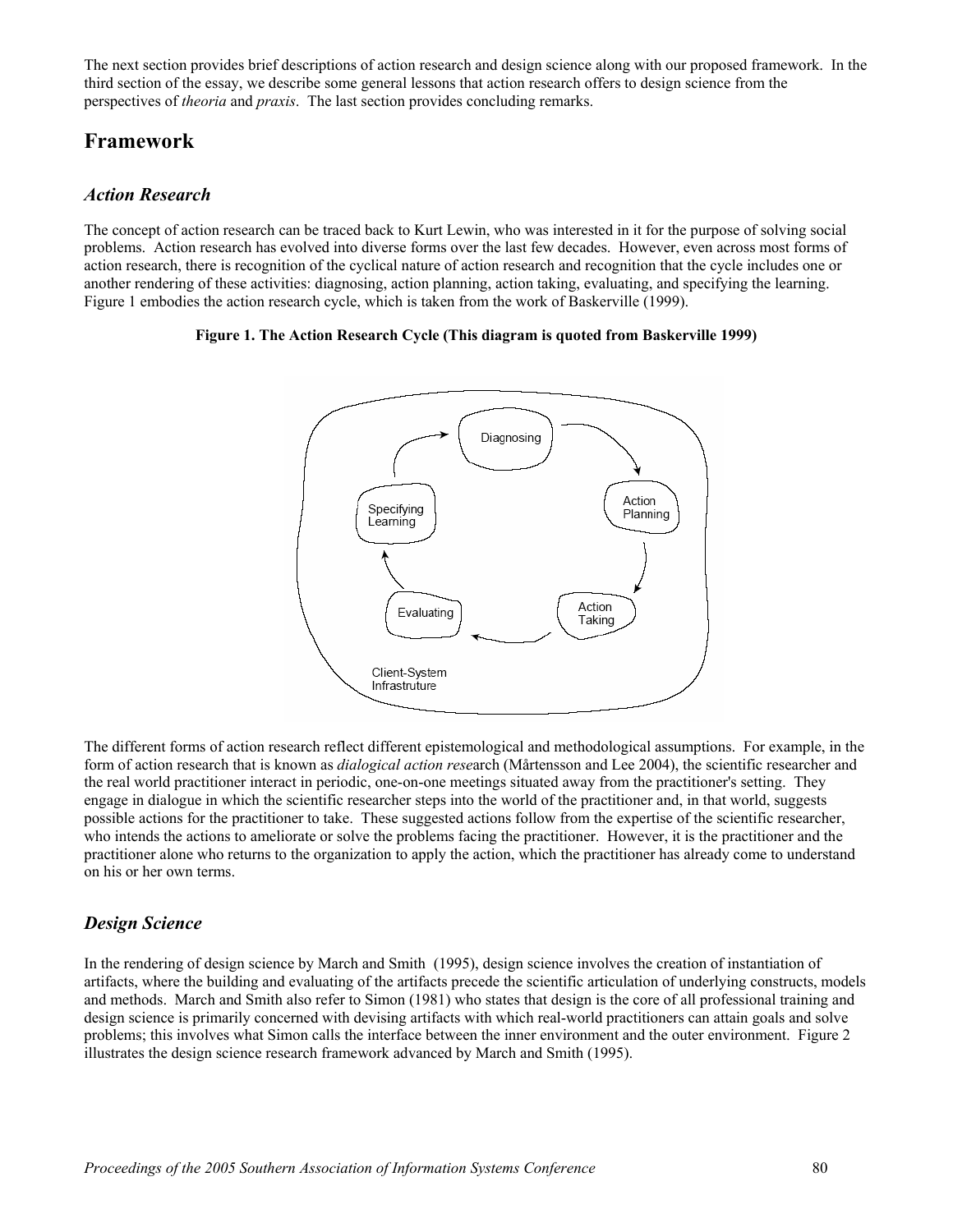#### **Figure 2. Research framework in Design Science (This diagram is quoted from March & Smith, 1995)**

**Research Activities** 



In this framework, March and Smith define *constructs* as the "vocabulary of a domain" that is used to describe the problems and to specify their solutions, *model* as a "set of propositions or statements expressing relationships among constructs," *method* as "a set of steps (algorithms or guidelines) used to perform a task", and *instantiation* as "a realization of the artifact in its environment." Essentially a design scientist builds and evaluates the artifacts that, once sufficiently perfected, can be used by practitioners to achieve certain goals in the real world (Simon 1996). The success or failure of the artifact, as built and designed, gives feedback to the design scientist.

Simon (1996) also points out that the designing of artifacts depends heavily on the tacit and intuitive knowledge of the designer. However, it is the design of artifacts that distinguishes design science from the natural sciences and the social sciences; design presumes intervention in the real world, while the natural and social sciences would consider this to be a form of contamination of the subject matter. Moreover, in design science research, the artifacts are built and evaluated by the design scientist so that good designs (i.e, designs that allow the building of artifacts that can help practitioners to solve problems or perform other tasks) are developed and can be subsequently implemented by practitioners.

Schön (1983) provides a good example of what we are calling "design scientists" who do action research. He observed engineering students who were trying to solve a real-world problem in an existing manufacturing process for a certain type of firearm. The engineering students modified their initial research approach after learning from their first round of mistakes. They then improved their understanding of the manufacturing process and designed an improved, successful process. They were also able to replicate the improved, successful process.

## *Proposed Framework*

Some features of action research can be appropriated, and strengthened, by design science. First, so as to explicitly identify a role for the practitioner in the March and Smith framework, we recognize that the practitioner's voice can be necessary in the "evaluate" activity of the framework. (In this activity, the practitioner, from his or her own real-world perspective, can inform the scientific researcher about the efficiency and effectiveness of the designed and built artifact, e.g., "does it work?" and "how well does it work?"). Second, so as to incorporate the cyclical nature of action research, we extend March and Smith's design-science research activities of build, evaluate, theorize and justify by repeating the columns in their table *ad infinitum* (at least in principle). The diagram below indicates this with the three dots (...). Incorporating these two features of action research, the March and Smith framework for design science becomes: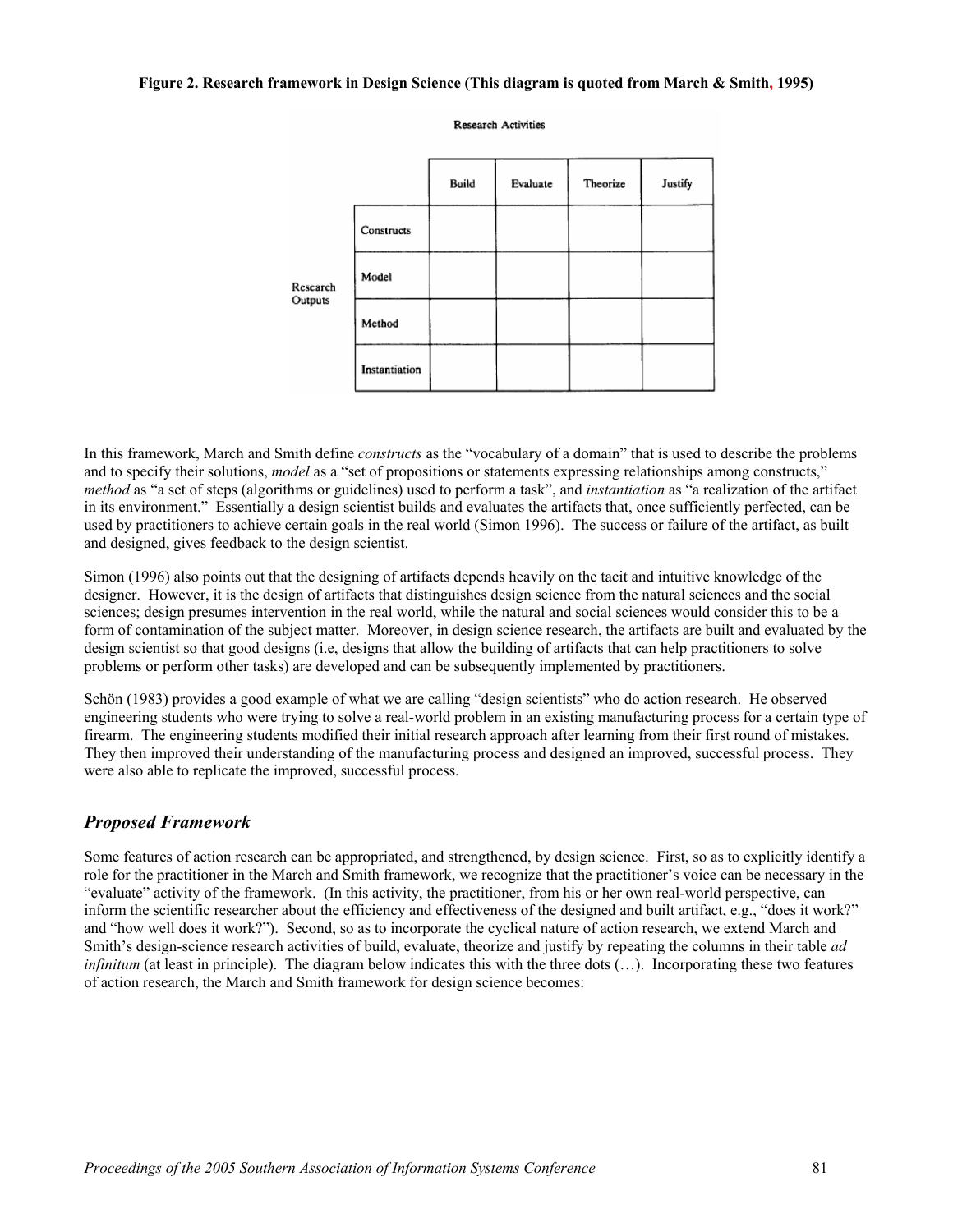#### **Table 1. Proposed Framework**

|                                                                   | <b>Empirical Work</b> $_1$ |                   | <b>Theoretical Work</b> <sub>1</sub> |                  | <b>Empirical Work</b> <sub>2</sub> |                         | <b>Theoretical Work</b> <sub>2</sub> |                  | $\cdots$ |
|-------------------------------------------------------------------|----------------------------|-------------------|--------------------------------------|------------------|------------------------------------|-------------------------|--------------------------------------|------------------|----------|
|                                                                   | $Build_{1.1}$              | Evaluate $_{1,2}$ | Theorize <sub>1.1</sub>              | Justify $_{1,2}$ | Build $_{2,1}$                     | Evaluate <sub>2.2</sub> | Theorize $_{2.1}$                    | Justify $_{2,2}$ | $\cdots$ |
| Scientific<br>Researcher<br>(theoria -<br>scientific<br>attitude) |                            |                   |                                      |                  |                                    |                         |                                      |                  | $\cdots$ |
| Practitioner<br>$(pxais -$<br>natural<br>attitude)                | N/A                        |                   | N/A                                  | N/A              | N/A                                |                         | N/A                                  | N/A              | $\cdots$ |

**The scientific researcher engages in the following**. In the build and evaluate activities, the scientific researcher applies and empirically tests his or her theory, as postulated in the previous cycle. However, in the first cycle, the scientific researcher brings to bear a theory or theories already accepted in his or her discipline; these theories inform the building of the artifact. The scientific researcher regards the results of the evaluation of the artifact as involving evidence that confirms or disconfirms his or her theory. If the scientific researcher considers the evidence to disconfirm her theory, then he or she must improve and replace it (this is the "theorize" activity) and then assure that it will be ready for subsequent empirical testing (this is the "justify" activity, where the empirical testability or falsifiability and the internal logical consistency of the theory are established)..

While the scientific researcher may be required to perform both the empirical work and the theoretical work, there is no need or reason for the practitioner to participate in activities pertaining to the scientific researcher's theoretical work, as the practitioner's interest and expertise are practice oriented. This results in the cells that are marked as N/A in the above diagram. A strength of this research framework lies in the fact that it recognizes and adopts the distinction between *theoria* and *praxis*, which are taken from Mårtensson and Lee's framework (2004) for action research. They define theoria as "scientific attitude which refers to the body of knowledge (academic theory, research literature) and manner of reasoning that characterize the thinking of Ph.D.-trained social scientists as scientific, whether they subscribe to positivist, interpretive, or critical research approaches." They define praxis as pertaining to the "natural attitude which refers to the body of knowledge and manner of reasoning (common sense and tacit knowledge) in use by a member of a naturally occurring (i.e., not created by an outside researcher) organization, society, or other social unit." If research is conducted using the extended March and Smith framework, theoria would guarantee rigor and praxis would guarantee relevance.

In the "build" activity, as depicted in the following table, the scientific researcher builds an artifact using a design based previous research theory or theories,  $T_1$ . In the subsequent "evaluate" activity, the scientific researcher judges whether the theory has survived the empirical testing (A) (see Table 2) and whether the theory has better explanatory power than previous theories (B). If testing shows the relative explanatory power of  $T_1$  not to be satisfactory, the scientific researcher comes up with a new theory  $T_2$  (this is the "theorize" activity) which would then need to be made to be logically consistent (C) and empirically testable (D) (this would be the "justify" stage). Again, the research enters the next cycle, where the scientific researcher builds a new artifact using a design based on her new or improved theory.

**The practitioner engages in the following.** In the "evaluate" activity, the practitioner uses his or her own expertise and tacit knowledge to evaluate the usage of the artifact with respect to effectiveness (i) and efficiency (ii). The practitioner's participation in the activity of evaluating also helps to ensure that the intervention, involving the designed artifact, is performed at the right time and in the right manner. It would be possible for the theory to be confirmed, but the artifact to be ineffective ("it does not work") or inefficient ("it does not work well").

For both the scientific researcher and the practitioner, the four activities of build, evaluate, theorize, and justify should be repeated until a satisfactory theory and a successful artifact have been found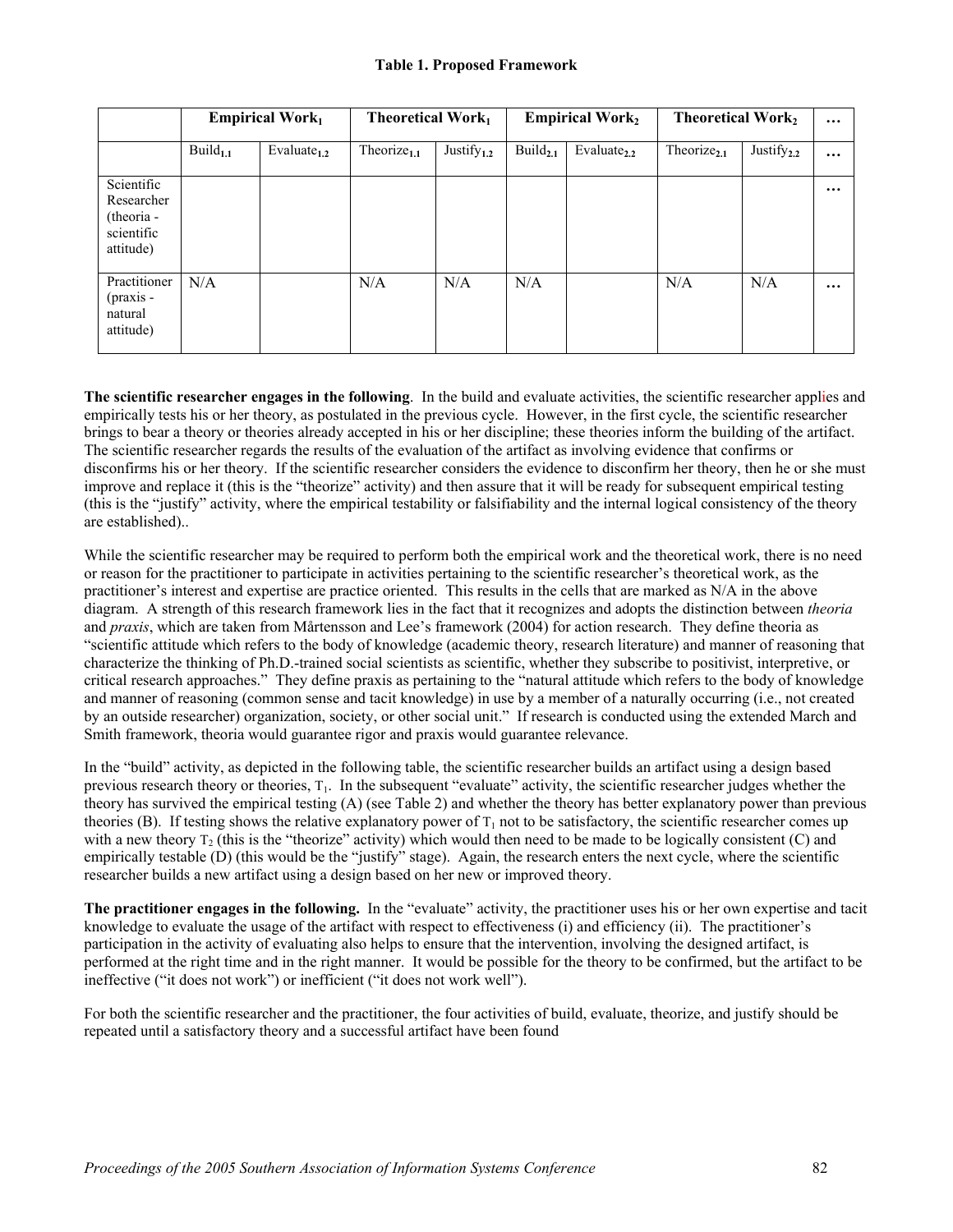|                                                                  | <b>Empirical Work</b>                                              |                                                                                                                               | <b>Theoretical Work</b> <sub>1</sub>                                                                       |                                                                                                      | <b>Empirical Work</b> <sub>2</sub>                                          |                                                                                                                              | <b>Theoretical Work</b> <sub>2</sub>                                                                       |                                                                                                         |
|------------------------------------------------------------------|--------------------------------------------------------------------|-------------------------------------------------------------------------------------------------------------------------------|------------------------------------------------------------------------------------------------------------|------------------------------------------------------------------------------------------------------|-----------------------------------------------------------------------------|------------------------------------------------------------------------------------------------------------------------------|------------------------------------------------------------------------------------------------------------|---------------------------------------------------------------------------------------------------------|
|                                                                  | $Build_{1.1}$                                                      | Evaluate $_{1,2}$                                                                                                             | Theorize $_{1.1}$                                                                                          | Justify $_{1,2}$                                                                                     | Build $_{2.1}$                                                              | Evaluate <sub>2.2</sub>                                                                                                      | Theorize <sub>21</sub>                                                                                     | Justify <sub>2.2</sub>                                                                                  |
| Scientific<br>Researcher<br>(Theoria-<br>scientific<br>attitude) | Build<br>empirical<br>test or<br>experiment<br>for theory<br>$T_1$ | Evaluate<br>theory $T_1$<br>based on<br>(A) survival<br>of empirical<br>testing<br>(B) relative<br>explanatory<br>power       | Based on<br>evaluation<br>results.<br>come up<br>with a<br>better<br>theoretical<br>explanation<br>$(T_2)$ | $T_2$ must be<br>justified<br>based on<br>(C) logical<br>consistency<br>(D) empirical<br>testability | Build<br>empirical<br>test or<br>experiment<br>for theory<br>T <sub>2</sub> | Evaluate<br>theory $T2$<br>based on<br>(A) survival<br>of empirical<br>testing<br>(B) relative<br>explanatory<br>power       | Based on<br>evaluation<br>results,<br>come up<br>with a<br>better<br>theoretical<br>explanation<br>$(T_3)$ | $T_3$ must be<br>justified<br>based on<br>(C) logical<br>consistency<br>(D)<br>empirical<br>testability |
| Practitioner<br>(Praxis-<br>natural<br>attitude)                 | N/A                                                                | Evaluate<br>practitioner's<br>interventions.<br>using the<br>artifact.<br>based on<br>i) effective-<br>ness<br>ii) efficiency | N/A                                                                                                        | N/A                                                                                                  | N/A                                                                         | Evaluate<br>practitioner's<br>interventions<br>using the<br>artifact.<br>based on<br>i) effective-<br>ness<br>ii) efficiency | N/A                                                                                                        | N/A                                                                                                     |

### **Table 2. Proposed Framework with a generic example**

## **What general lessons does AR offer to DS?**

The first lesson that action research has for the design science is the cyclical nature of research. The feature of cyclical research would require design-science research to loop back to the theory-related lessons learned in the previous cycle, thereby leading to the formulation of a better theory, from which could follow a better design.

The second lesson that action research has for design science is that the expertise of the design-science researcher can be introduced to the world of the practitioner, just like the expertise of the scientific researcher in action research. This requires the design-science researcher to involve him/herself with the real-world work of the practitioner – which is no easy task. This would allow the practitioner's praxis to be present so as to influence the design-science researcher's theoria.

The third lesson that action research has for design science is that the design-science researcher can work with the practitioner so as to ensure that the practitioner understands the designed artifact and uses it in the way intended by the design-science researcher.

The fourth lesson that action research has for design science is the explicit recognition that no theory ever takes a finalized form. A theory is always subject to a new empirical test in the future, and therefore always has the potential to be improved. Just as no theory is final, no design is final.

# **Concluding remarks**

Action research can offer helpful lessons to design science that would ensure the relevance of scientific research. The implementation of the research framework proposed in this essay promises to make IS research not only more relevant but also sufficiently rigorous so as to ameliorate the rigor-relevance dilemma. Space limitations have prevented not only the illustration and expansion of the research framework in more detail, but also the identification of lessons that design science can provide to action research. The expansion of the framework will be considered in future research possibility.